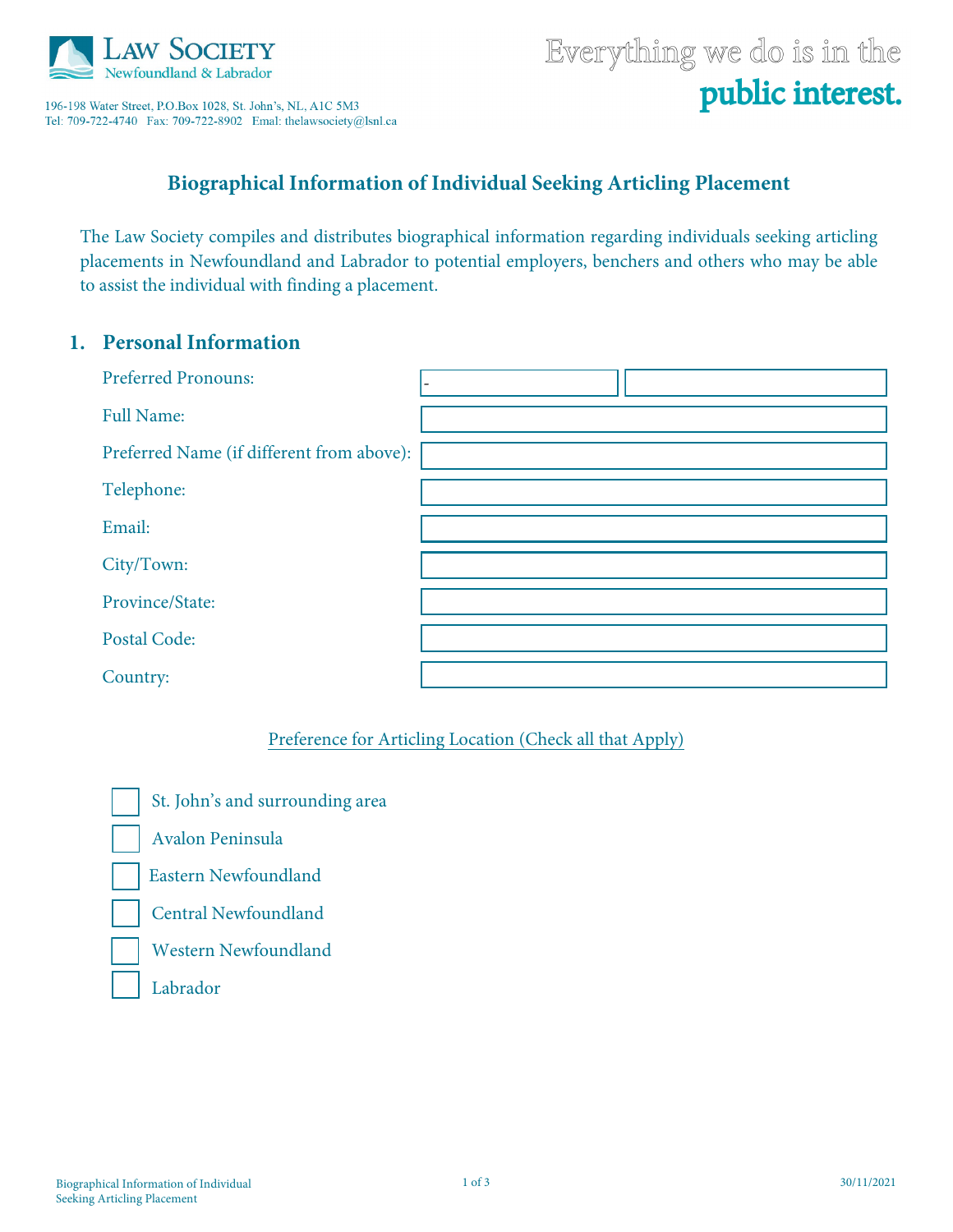## **2. Biographical Information**

Your biographical information should include your law school, year of graduation, practice preferences, special interests and qualifications.

### **3. Acknowledgment and Authorization**

I authorize the Law Society of Newfoundland and Labrador to release any and all information about me contained in, or attached to, this form. I also authorize the disclosure of any documents submitted electronically in their original form, or as edited by the Law Society of Newfoundland and Labrador, to a bencher or an employer for the purposes of assisting me in my search for an articling placement. I understand that any editing of documents by the Law Society of Newfoundland and Labrador will be restricted to matters of presentation.

I further authorize the Law Society of Newfoundland and Labrador to use any and all information about me contained in, or attached to, this form, or any information submitted electronically for statistical or research purposes.

I understand that I remain solely responsible for finding and securing an articling position.

I understand that I may revoke this authorization at any time, except to the extent that action has already been taken as a result of the authorization. Any further actions may not subsequently be taken without my further written consent.